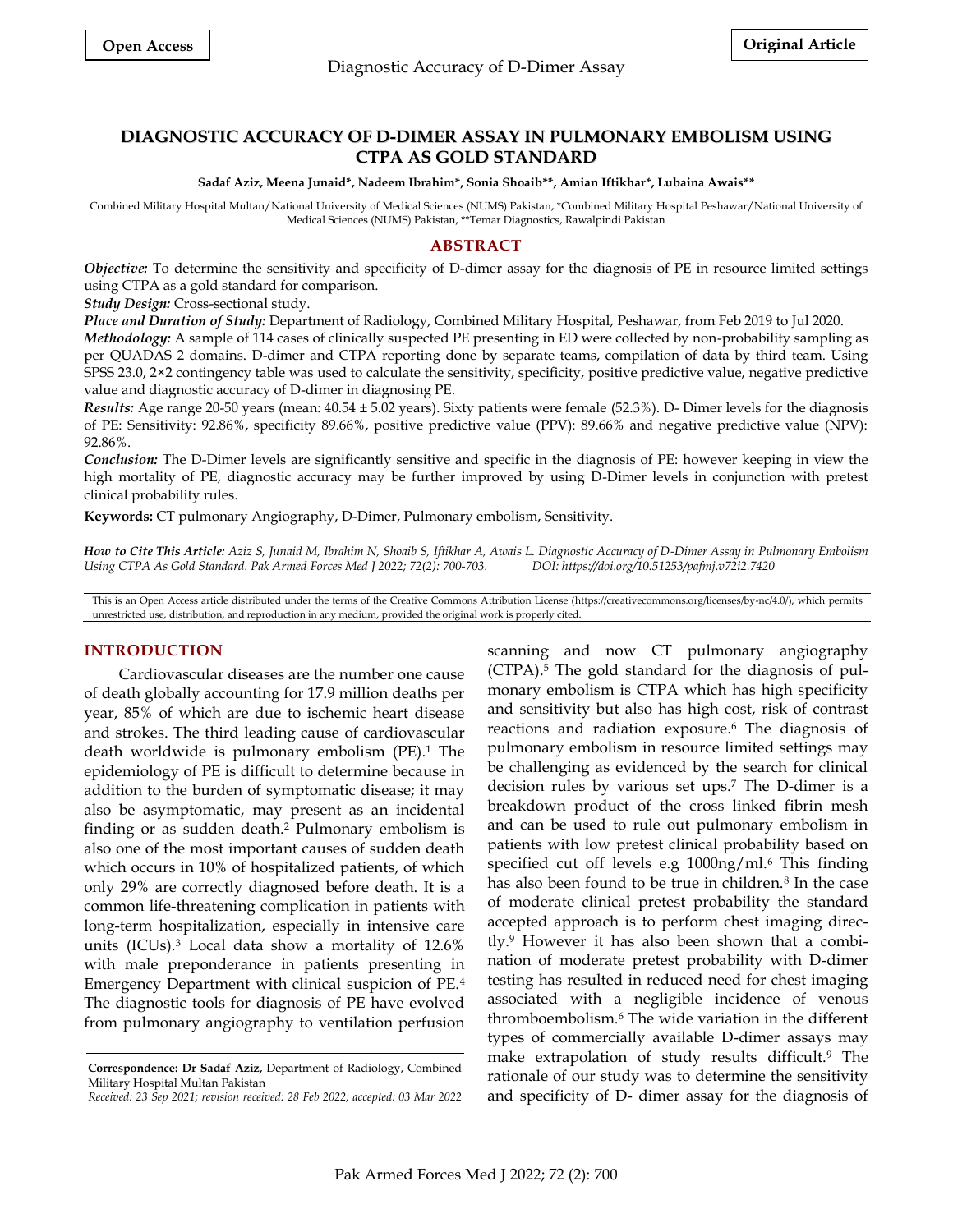PE in resource limited settings using CTPA as a gold standard for comparison.

# **METHODOLOGY**

This was a descriptive, cross-sectional, diagnostic test accuracy study done at Department of Radiology, Combined Military Hospital, Peshawar from February 2019 to July 2020 after approval of institutional review board (IERB approval letter no 64-21). A sample size of 114 cases was calculated with 95% confidence level, 12% desired precision, keeping prevalence of pulmonary embolism as 50.61% with 70.3% sensitivity and 70.1% specificity of D-dimer in diagnosing pulmonary embolism.<sup>10</sup> Sample was collected using non-probability, consecutive sampling technique. The four domains of QUADAS 2 (Quality Assessment of Diagnostic Accuracy Studies-2) were kept in mind and applied (as feasible) during the planning stage of the study.

**Inclusion criteria:** All patients presenting in emergency department (ED) with clinical suspicion of pulmonary embolism of ≤24 hours i.e. sudden dyspnea, sudden, sharp chest pain aggravated by deep breathing or coughing, heart rate (>100/min), respiratory rate >30/min, sweating, hemoptysis.

**Exclusion criteria:** Patients with hypersensitivity to intravenous contrast agent, renal insufficiency and heart failure were excluded. Informed written consent was taken from each patient or next of kin where appropriate.

Data collection was done by 2 separate teams and compiled by a third team. The d-dimer team was responsible for collection of the d-dimer report only and then submitted the report to the compilation team and were not exposed to the result of the CTPA report. Venous sampling of 3 ml blood was withdrawn from all patients. The sample was then sent to the laboratory in a cold box. Within 48 hours of d-dimer testing CTPA was done for each patient by the CTPA team.

All images were obtained using a 128-slice multidetector CT scanner (Toshiba Aquilion Prime) by using a standard CTPA protocol for PE using Sure Start software (Toshiba medical systems). This technique uses the bolus-tracking method.<sup>11</sup>

It was reported upon by a consultant radiologist who was not aware of the d-dimer assay result at any time before, during or after the reporting process.

Only direct findings of acute PE in CTPA were used to diagnose pulmonary embolism including a "polo mint" appearance when a central filling defect was seen along short axis of the vessel or a "railway sign" when seen along long axis, an eccentric or luminal filling defect making an acute angle with a vessel wall, complete occlusion of a dilated vessel by a filling defect and a large defect sitting over the pulmonary trunk bifurcation also called a "saddle embolus". 11

 The reported CTPA diagnosis was submitted to the compilation team who then recorded both ddimer result and CTPA report on a customized data collection proforma. A pre-specified cut off level of 500ng/ml was considered positive i.e. significant for PE. Collected data was analyzed Data was analyzed by using Statistical Package for the social sciences (SPSS) version 23.0. Age and duration of symptoms were presented as mean and standard deviation. Gender, hypertension (yes/no) and pulmonary embolism on ddimer levels and CTPA were presented as frequency and percentage. 2×2 contingency table was used to calculate the sensitivity, specificity, positive predictive value, negative predictive value and diagnostic accuracy of D-dimer in diagnosing pulmonary embolism. Stratification was done for age, gender, duration of symptoms and BMI. Post-stratification chi square test was applied and the *p*-value ≤0.05 was taken as significant.

# **RESULTS**

Fifty eight patients (50,9%) had a D-dimer value above the cut off value of 500ng/ml whereas 52 (45.6%) showed PE on CTPA as shown in Table-I. Age range in this study was from 20-50 years with mean age of  $40.54 \pm 5.02$  years. Majority of the patients 92 (80.70%) were between 36-50 years of age. Out of these 114 patients, 60 (52.63%) were female. Mean duration of symptoms was  $7.22 \pm 2.60$  hours.

**Table-I: Frequency Table for positive and negative values of D-dimers and CTPA.**

| <b>Variable</b> | Above cut off<br>value/ positive<br>$n(^{0}/_{0})$ | <b>Below cut off</b><br>value/negative<br>$n \frac{\omega}{6}$ |
|-----------------|----------------------------------------------------|----------------------------------------------------------------|
| D-Dimer levels  | 58 (50.9%)                                         | 56 (49.1%)                                                     |
| ∩TPA            | 52 (45.6%)                                         | $62(54.4\%)$                                                   |

In the 58 patients with D-dimer above the cut off range, CTPA also reported pulmonary embolism in 52 (true positive) cases whereas 6 (false positive) had no pulmonary embolism. In D dimer negative patients, 52 were true negative while 04 were false negative. Diagnostic accuracy calculated via 2x2 table (Table-II) is shown in Table-III.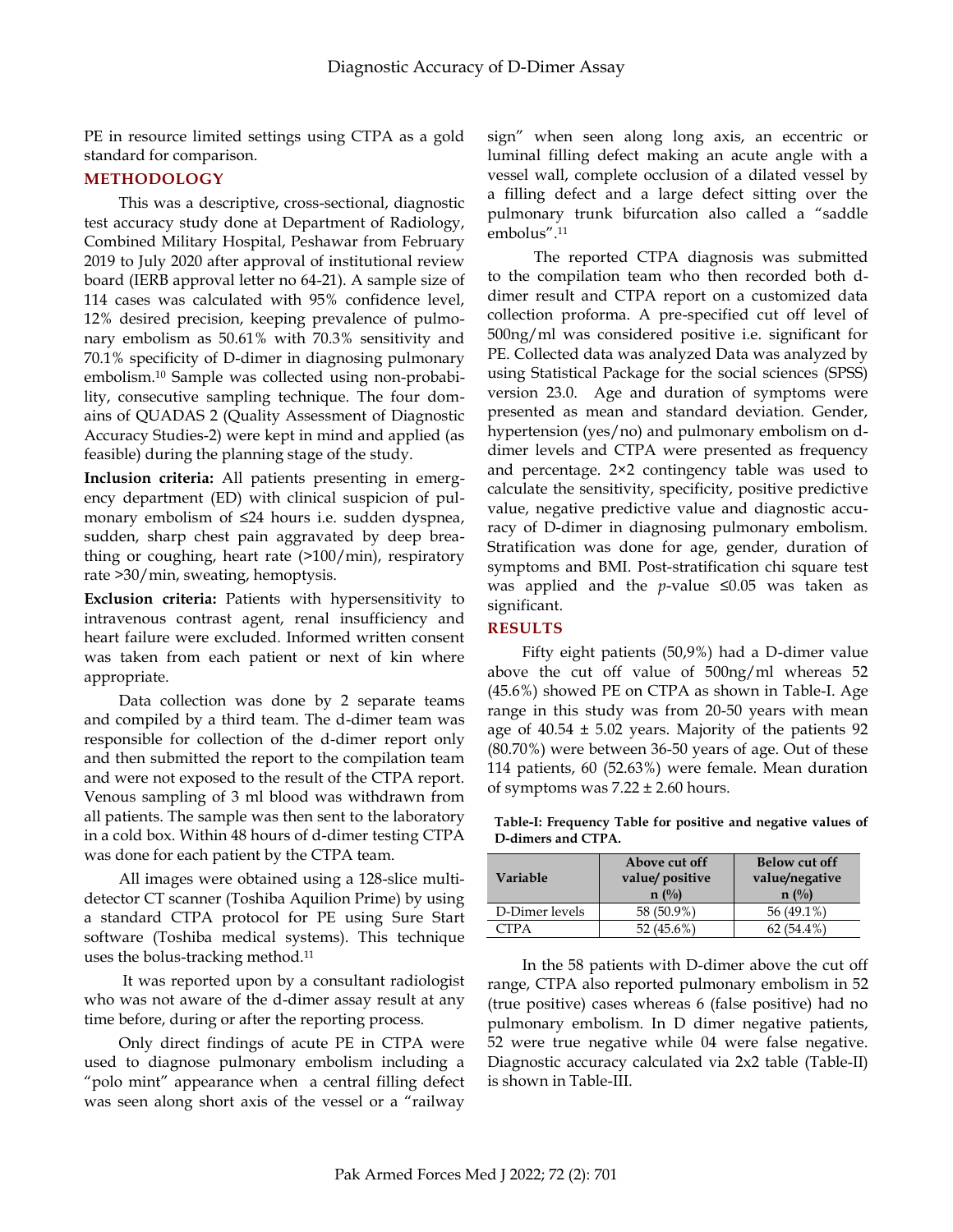**Table-II: 2 x 2 Table showing comparison of D-dimer vs CTPA accuracy.**

|                            |             | Positive result Negative result |
|----------------------------|-------------|---------------------------------|
|                            | on CTPA     | on CTPA                         |
| Positive result on d-dimer | $52$ (TP)*  | $06$ (FP)***                    |
| Negative result on d-dimer | $04$ (FN)** | $52(TN)$ ****                   |

*\*-TP=True positive \*\*-FP=False positive \*\*\*-FN=False negative \*\*\*\*-TN=True negative*

**Table-III: Validity of D-dimer test for pulmonary embolism.**

| Diagnostic Test Validity Parameter | Value $\frac{0}{0}$ |
|------------------------------------|---------------------|
| Sensitivity                        | 92.86%              |
| Specificity                        | 89.66%              |
| Positive Predictive Value (PPV)    | 89.66%              |
| Negative Predictive Value (NPV)    | 92.86%              |
| Diagnostic Accuracy                | 91.23%              |

# **DISCUSSION**

The role of the d-dimer in the diagnosis of PE has been shown in a 2016 Cochrane review which concludes that a negative D‐dimer test is valuable in ruling out PE in patients who present to the A&E setting with a low clinical probability.<sup>12</sup> Clinical prediction rules such as Well's and Geneva criteria to determine pretest probability for PE are validated in well-resourced countries but seem to fall short in terms of applicability in low resource settings.7,13 Clinical prediction rules have also been shown to be unreliable in pregnancy where D-dimer had a sensitivity of 88.4% and low specificity of 8% using a standard cut off. <sup>14</sup> Multiple studies have been conducted to determine the diagnostic accuracy of the d-dimer assay in diagnosis of PE. Gao *et al* did a retrospective analysis of 32 patients undergoing both d-dimer and CTPA and found a sensitivity of 96.2%, specificity of 50%, positive predictive value of 89.3%, negative predictive value of 75.0% and accuracy of 87.5% using a D-dimer cut off level of 1.9 µg/ml equivalent to 1900ng/ml. This was a far higher cut off than used in our study despite which it had a higher sensitivity.<sup>15</sup> Most studies have used a cut off of 500 ng/ml which is useful for ruling out PE and avoiding further testing when the pretest probability is low. <sup>6</sup> However, a higher sensitivity and positive predictive value (PPV) would be desirable and may be achieved by using higher cut off value as done by Gao *et al* and others. In one study a cut off of 2152 ng/ml was used with improved PPV (53%) and sensitivity of 82%.<sup>16</sup> A higher cut off level is also required in COVID-19. <sup>17</sup> Our study also showed a very high sensitivity comparable to that by Hui Gao et al with a remarkably high specificity despite a low cut off level of 500 ng/ml. Despite this the use of D-dimer as a diagnostic tool needs to be balanced against the fact that if a

CTPA is still required after doing a D-dimer then it only increases care time without adding any benefit. 18 This is more relevant in scenarios with moderate to high clinical probability where CTPA is advised directly. The D-dimer test is thus most useful in low clinical probability by ruling out PE but its significant sensitivity is not supported by a high enough specificity. Therefore, given the high mortality and morbidity of the disease, D-dimer has to be considered after weighing risks of the tests vs benefit or lack thereof in high clinical probability cases.

The question of whether to test or treat at the bedside is not often guided by statistics and results of meta-analyses alone but by intangibles embedded within the experience of the clinician or diagnostician. The high mortality of PE lends to a lurking fear of losing a patient that may lead to unnecessary testing, the word unnecessary often being a retrospective conclusion. The risks of various tests and treatments need to be taken into account while ordering them such as the risk of carcinogenesis secondary to the exposure to the radiation inherent in a CTPA scan (1 in every 2000 exposures) and the risk of renal failure secondary to exposure to contrast agents (1 in every 200 exposures).<sup>18</sup> The lack of the use of tests such as clinical pretest probability and perhaps the D dimer may lead to an over prescription of the CTPA leading to unnecessary exposures to radiation and cost effects/wastage of resources.<sup>19</sup> It is therefore necessary to minimize the risk of such exposures by strengthening the ability to screen for PE effectively. D- dimer is one such promising test and carries sufficient sensitivity and specificity to act as an appropriate screening test especially if done alongside clinical rules for pretest probability testing. Further improvement in reducing care time and efficiency of diagnostic process to initiate timely definitive care can be achieved by point of care Ddimer testing which has comparable results and low costs. This may be useful in low resource settings where rapid screening prior to referral is required.<sup>20</sup> The high mortality of PE and the seriousness of the clinical scenario dictate the clinicians' actions and decisions at the bedside. The search for a less invasive and highly sensitive and specific test to rule in or rule out PE has been on for a considerable time. Is the sensitivity and specificity of the D-dimer test in our study significantly high to qualify as a stand-alone test in the diagnosis of PE and thus negate the need for a CTPA or further intervention when D-dimer is negative? Perhaps not, given the high risk of mortality of PE. However, adding the clinical pretest rules to this